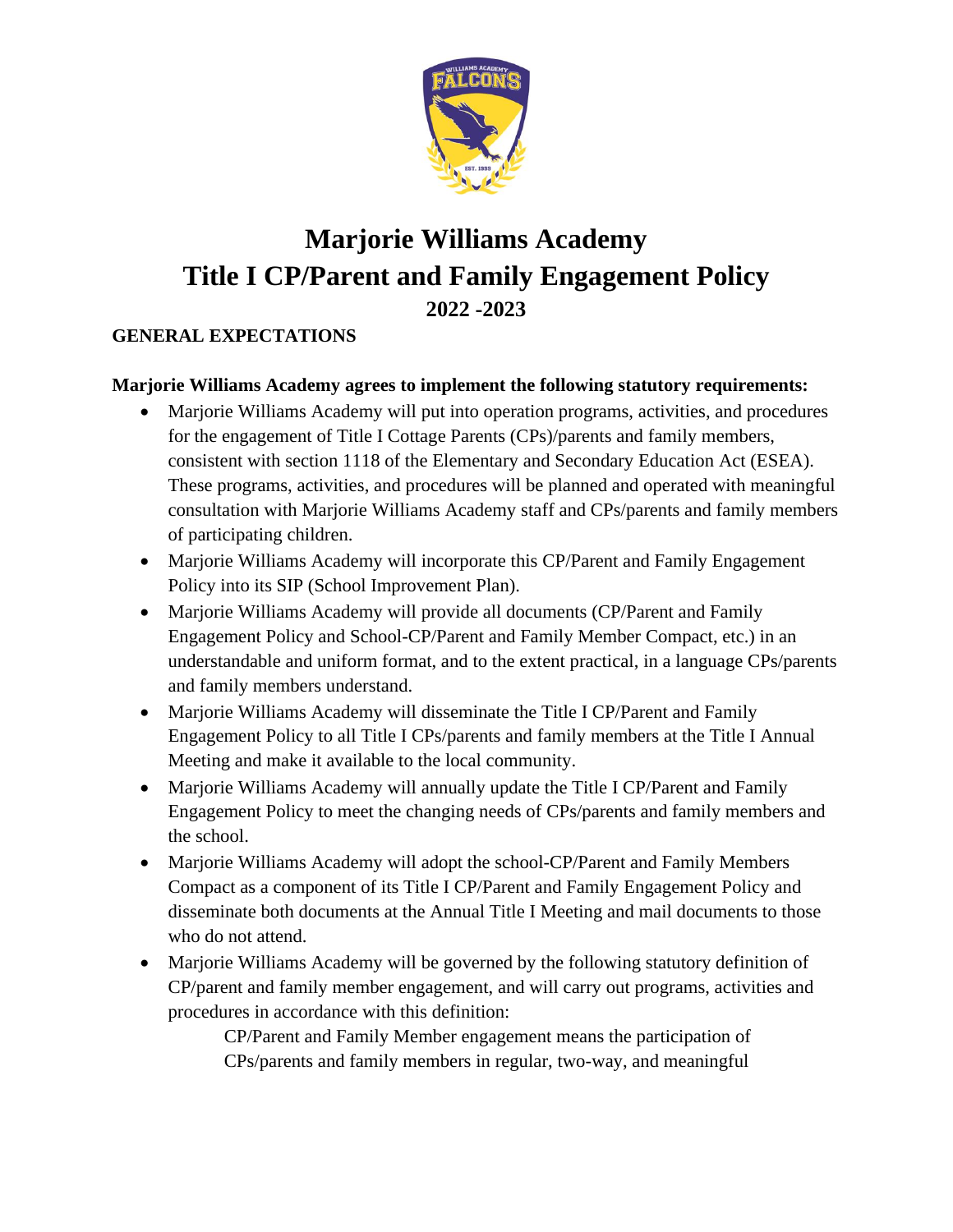communication involving student academic learning and school activities, including ensuring:

(A) That CPs/parents and family members play an integral role in assisting their child's learning;

(B) That CPs/parents and family members are encouraged to be actively involved in their child's education at school;

(C) That CPs/parents and family members are full partners in their child's education and are included, as appropriate, in decision making and on advisory committees to assist in the education of their child;

(D) The carrying out of other activities, such as those described in section 1118 of the ESEA.

## **Marjorie Williams Academy will implement required Title I CP/Parent and Family Engagement Policy components as follows:**

1. Marjorie Williams Academy will take the following actions to involve CPs/parents and family members in the joint development of its Title I CP/Parent and Family Engagement Policy under section 1118(b) of the ESEA:

> • Gather and disseminate to CPs/parents and family members for review the following materials: the Title I CP/Parent and Family Engagement Policy and the Title I school/CP/Parent and Family Member Compact. These materials will be disseminated to CPs/parents and family members at the annual Title I meeting, regular Title I CP/parent and family member meetings, or CP/parent and family member teacher conferences. Written and oral input from CPs/parents and family members will be solicited through Title I CP/parent and family member meetings, the Title I annual meeting, and regular written communications with CPs/parents and family members.

2. Marjorie Williams Academy will take the following actions to involve CPs/parents and family members in the process of school review and improvement under section 1116 of the ESEA:

> • All Title I CPs/parents and family members are invited to participate in the annual review of the school improvement plan. All flyers and notices about the meetings are disseminated by communication folders, email, the newsletter, and website post. Each year the school holds quarterly meetings to review, elaborate, edit, and add goals to the school improvement plan.

3. Marjorie Williams Academy will provide the following necessary coordination, technical assistance, and other support to assist Title I, Part A schools in planning and implementing effective CP/parent and family member engagement activities to improve student academic achievement and school performance:

- The school will offer weekly CP/parent and family member conferences
- The school will provide training for the Parent Portal.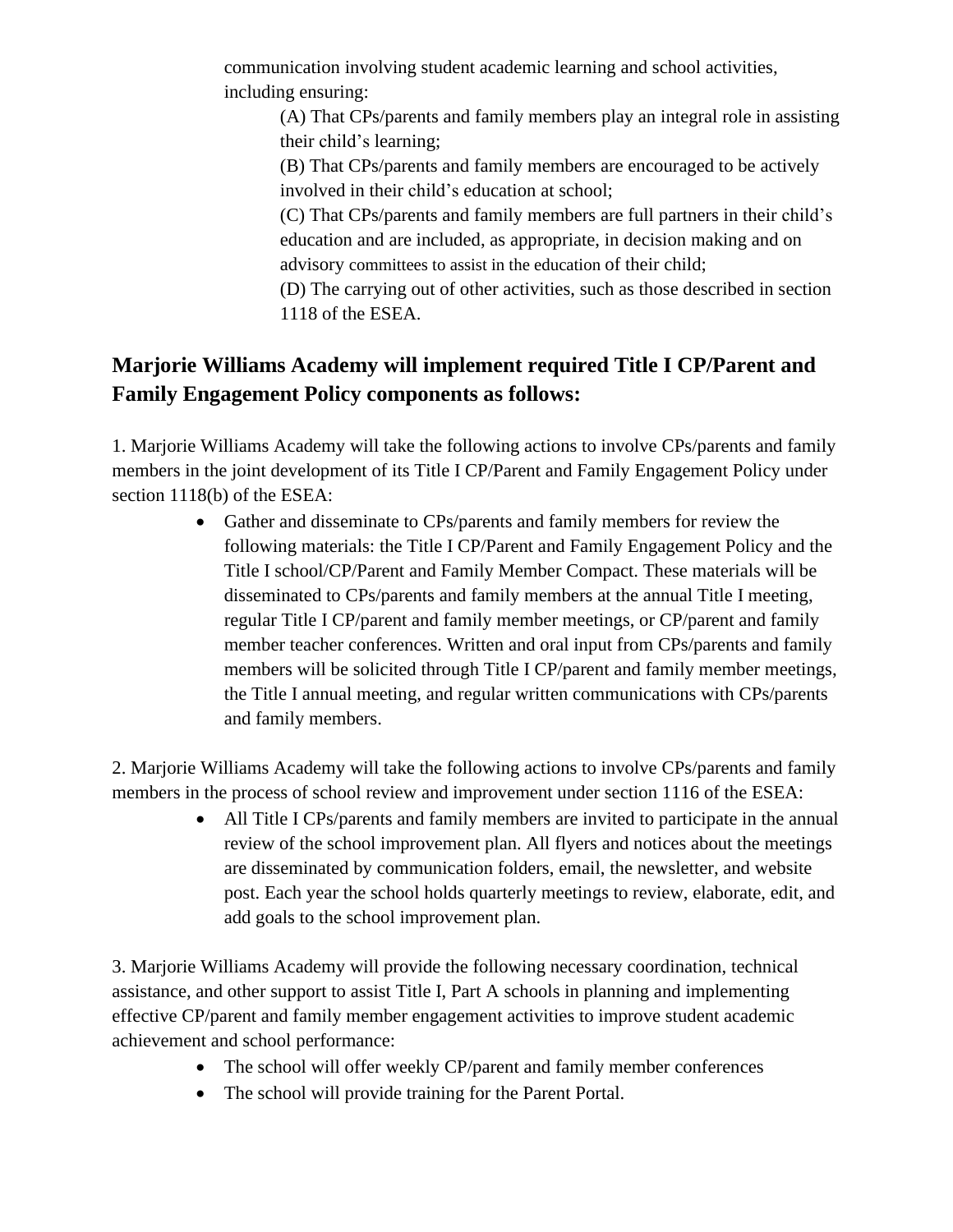4. Marjorie Williams Academy, with the involvement of CPs/parents and family members, will conduct an annual meeting of the content and effectiveness of this CP/Parent and Family Engagement Policy in improving the quality of its Title I program. The annual meeting will review and inform CPs/parents and family members of the following:

- That Marjorie Williams Academy participates in Title I,
- The requirements of Title I,
- Their rights to be involved as outlined in Table B of Title I, Part A CP/Parent and Family Members Engagement Policy Non-Regulatory Guidance, Section 1118,
- The Title I school—CP/Parent and Family Member Compact,
- The current NC Report Card and its review,
- The Title I teacher's qualifications,
- Meetings will be held at various and convenient times to encourage CPs/parents and family members to attend. CPs/parents and family members will be notified about meetings through school memos, newsletters, the web page, and by phone.

### **RESPONSIBILITIES FOR HIGH SCHOOL STUDENT ACADEMIC ACHIEVEMENT**

1. Marjorie Williams Academy will build the schools' and CP/parent and family members' capacity for strong CP/parent and family member engagement, in order to ensure effective involvement of CPs/parents and family members and to support a partnership among the school involved, CPs/parents and family members, and the community to improve student academic achievement, through the following activities specifically described below:

- Title I CP/parent and family members training
- Newsletter
- CP/parent and family member teacher conferences

A. Marjorie Williams Academy will provide assistance to CPs/parents and family members of children served by the school, as appropriate, in understanding topics such as the following, by undertaking the actions described in this paragraph –

- The State's academic content standards,
- The State's student academic achievement standards,
- The State and local academic assessments including alternate assessments,
- The requirements of Part A,
- How to monitor their child's progress, and
- How to work with educators:

CPs/parents and family members will receive training and necessary information on the topics above through:

• Newsletter, CP/Parent and Family Members Compact, highlights of the standards, list of web sites, Title I and school sponsored trainings and workshops.